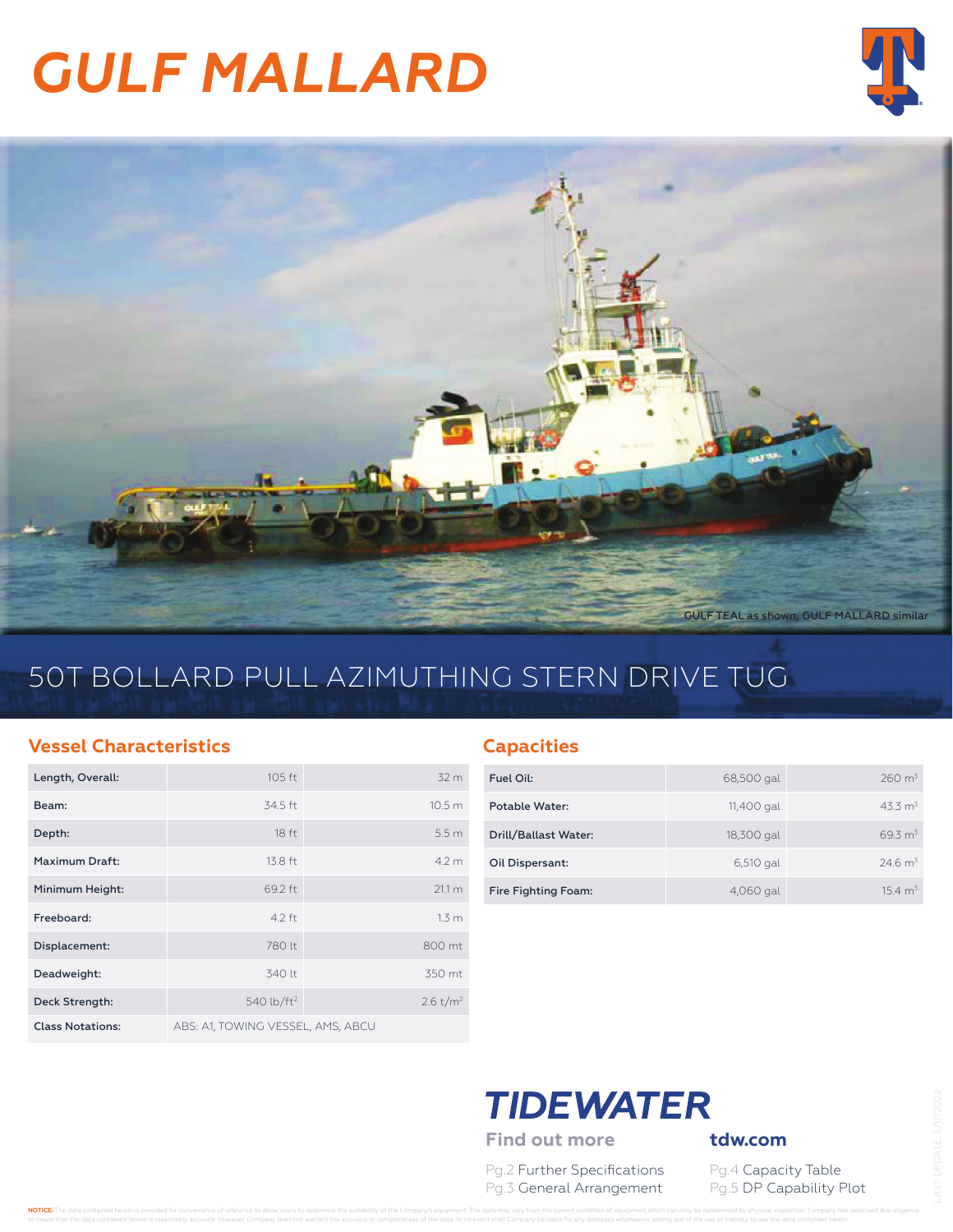### Further specifications **GULF MALLARD**



#### **Machinery**

| Main Engines (2):       | Wartsila 6 R25              |      |                  |  |  |  |
|-------------------------|-----------------------------|------|------------------|--|--|--|
| Total HP:               | 4,200                       |      |                  |  |  |  |
| Z-Drives:               | Yes                         |      |                  |  |  |  |
| Propellers (2):         | Aquamaster ST 2001 90.6 dia |      |                  |  |  |  |
| <b>Kort Nozzles:</b>    | $\mathcal{P}$               |      |                  |  |  |  |
| Primary Generators (2): | 120 kw                      | 410v | 50 <sub>hz</sub> |  |  |  |
| Driven by:              |                             |      | CAT 3306 DIT     |  |  |  |

#### **Tow/Anchor Handling**

| Winch:                  | Single Drum (100T Brake)                     |
|-------------------------|----------------------------------------------|
| Model:                  | ATW-1010                                     |
| Line Pull:              | 10 <sub>mt</sub>                             |
| Tow Wire/Work Wire:     | $500 \text{ m}$ of 52 mm                     |
| Misc. Towing Equipment: | Tow Hook Mampaey $D(9 \times 50/65)$ , 65 mt |

#### **Nav/Comms Equipment**

| Radar(s):      |                                 |
|----------------|---------------------------------|
| Depth Sounder: |                                 |
| Radio:         | $2 \times VHF$ ; $1 \times SSB$ |

#### **Performance**\*

| <b>Fuel Consumption Vs Speed</b> |         |                                            |
|----------------------------------|---------|--------------------------------------------|
| Cruising:                        |         | $20 \text{ m}^3$ /day (220 gph) @ 12 knots |
| Range $@12$ Knots:               |         | 3.750 nm                                   |
| <b>Bollard Pull</b>              | 58.5 st | 531 mt                                     |

#### **Accommodations**

| No. of Berths:             |                            |
|----------------------------|----------------------------|
| Cabins:                    | 2x1-man, 2x2-man & 1x4-man |
| <b>Certified to Carry:</b> | 10                         |
| Galley seating:            |                            |

#### **Deck Equipment**

| Anchors (2):         | 1455 Ibs Stockless Bower      |
|----------------------|-------------------------------|
| <b>Anchor Chain:</b> | 150 m of 22 mm chain per side |
| Capstans (1):        | $4+A$ RIM                     |

#### **Special Equipment**

| Firefighting:             | 2 x 600 m3/hr Fire Monitor(s) |
|---------------------------|-------------------------------|
| Oil Dispersant Equipment: | 2x3.5m Booms                  |

#### **Registration**

| <b>Flag:</b> Vanuatu |                          | <b>IMO N<sup>o</sup>: 9170119</b> |  |  |  |  |
|----------------------|--------------------------|-----------------------------------|--|--|--|--|
| Year Built: 1998     |                          | Call Sign: YJRC6                  |  |  |  |  |
| Builder:             | PRESIDENT MARINE PTE ITD |                                   |  |  |  |  |
| Tonnage (ITC):       | 411 GT                   | 123 NT                            |  |  |  |  |

\*Approximate values assuming Ideal Conditions

#### **tdw.com**

NOTICE: The data contained herein is provided for convenience of reference to allow users to determine the suitability of the Company's equipment. The data may vary from the current condition of equipment which can only be to insure that the data contained herein is reasonably accurate. However, Company does not warrant the accuracy or completeness of the data. In no event shall Company be liable for any damages whatsoever arising out of the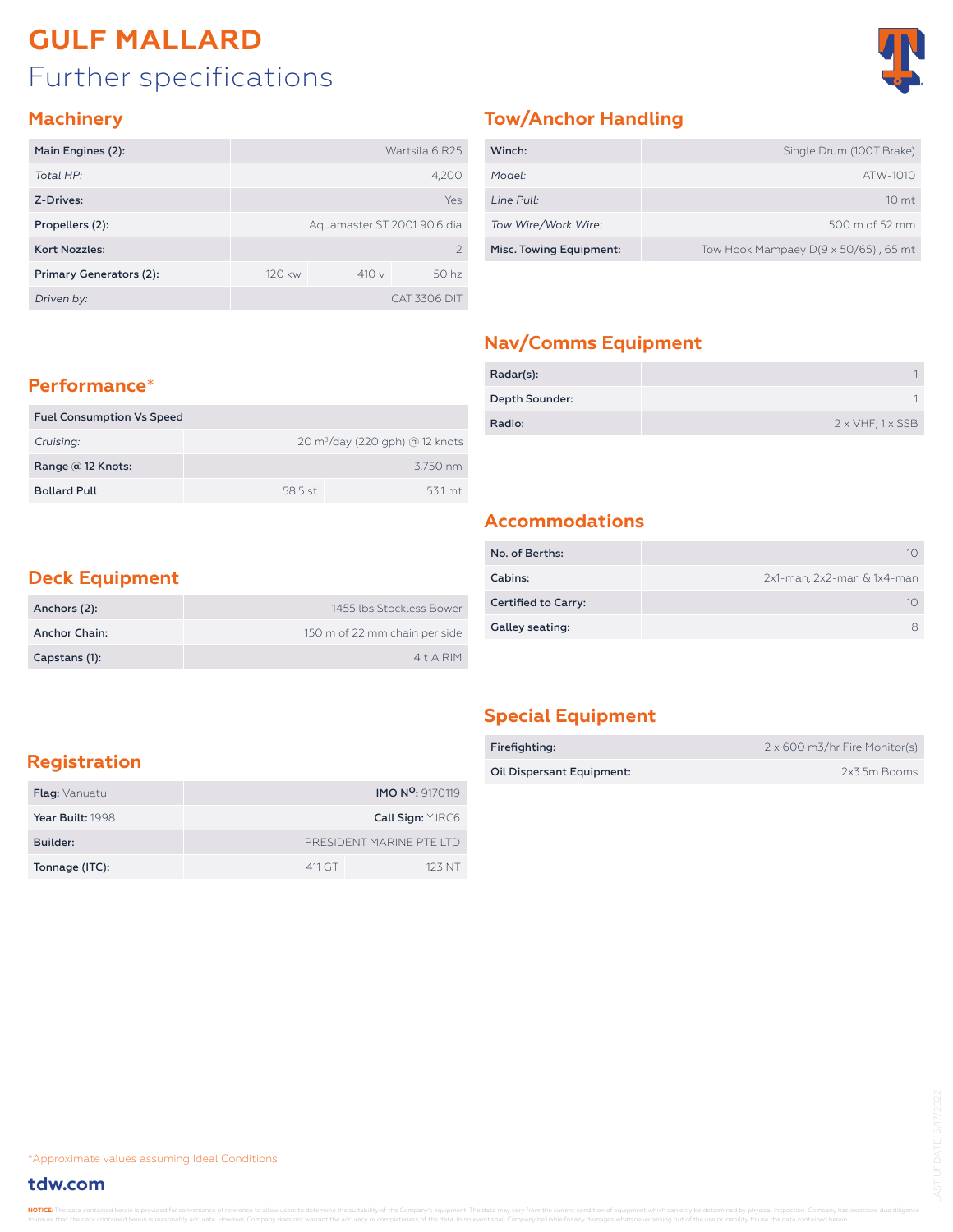### **GULF MALLARD**

### General Arrangement (Current configuration may vary.)





OUTBOARD PROFILE



MONITORS PLATFORM



fililli

NAV. BRIDGE DECK



BRIDGE DECK PLAN



MAIN DECK PLAN



BELOW DECK PLAN